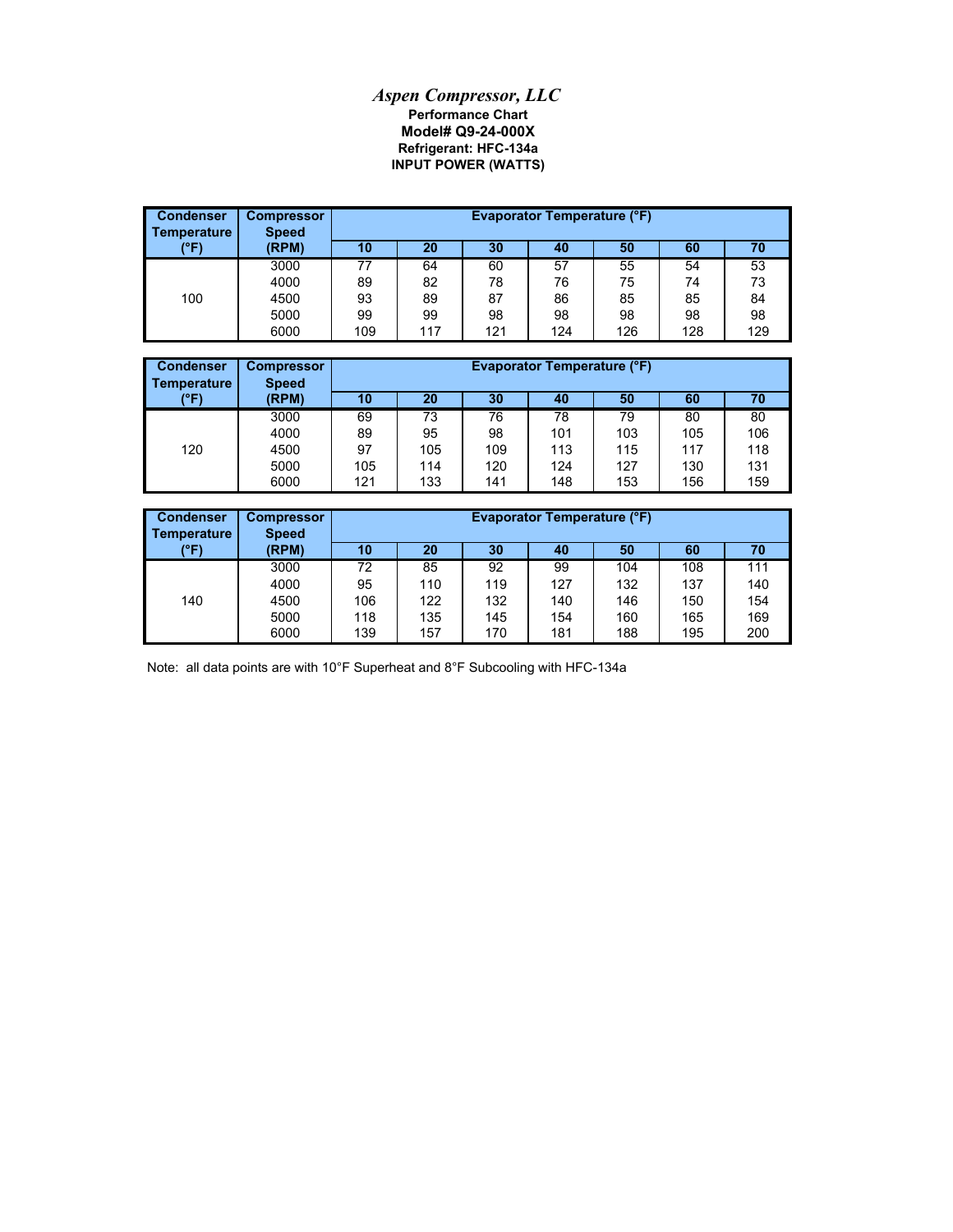## **Model# Q9-24-000X** *Aspen Compressor, LLC* **Performance Chart COEFFICIENT OF PERFORMANCE Refrigerant: HFC-134a**

| <b>Condenser</b><br><b>Temperature</b> | <b>Compressor</b><br><b>Speed</b> | <b>Evaporator Temperature (°F)</b> |      |      |      |      |      |      |  |
|----------------------------------------|-----------------------------------|------------------------------------|------|------|------|------|------|------|--|
| (°F)                                   | (RPM)                             | 10                                 | 20   | 30   | 40   | 50   | 60   | 70   |  |
|                                        | 3000                              | 0.93                               | 1.77 | 2.61 | 3.76 | 4.91 | 6.43 | 7.96 |  |
|                                        | 4000                              | 1.13                               | 1.90 | 2.66 | 3.71 | 4.76 | 6.14 | 7.53 |  |
| 100                                    | 4500                              | 1.23                               | 1.96 | 2.69 | 3.68 | 4.68 | 6.00 | 7.31 |  |
|                                        | 5000                              | 1.30                               | 1.97 | 2.65 | 3.57 | 4.49 | 5.71 | 6.93 |  |
|                                        | 6000                              | 1.42                               | 1.99 | 2.56 | 3.34 | 4.11 | 5.14 | 6.17 |  |

| <b>Condenser</b><br>Temperature | <b>Compressor</b><br><b>Speed</b> |      | <b>Evaporator Temperature (°F)</b> |      |      |      |      |      |  |
|---------------------------------|-----------------------------------|------|------------------------------------|------|------|------|------|------|--|
| (°F)                            | (RPM)                             | 10   | 20                                 | 30   | 40   | 50   | 60   | 70   |  |
|                                 | 3000                              | 1.00 | 1.42                               | 1.85 | 2.43 | 3.01 | 3.78 | 4.55 |  |
|                                 | 4000                              | 1.11 | 1.53                               | 1.94 | 2.51 | 3.08 | 3.84 | 4.59 |  |
| 120                             | 4500                              | 1.16 | 1.58                               | 1.99 | 2.55 | 3.12 | 3.86 | 4.61 |  |
|                                 | 5000                              | 1.20 | 1.59                               | 1.98 | 2.52 | 3.05 | 3.79 | 4.52 |  |
|                                 | 6000                              | 1.26 | 1.61                               | 1.96 | 2.44 | 2.92 | 3.63 | 4.33 |  |

| <b>Condenser</b><br>Temperature | <b>Compressor</b><br><b>Speed</b> | <b>Evaporator Temperature (°F)</b> |      |      |      |      |      |      |
|---------------------------------|-----------------------------------|------------------------------------|------|------|------|------|------|------|
| (°F)                            | (RPM)                             | 10                                 | 20   | 30   | 40   | 50   | 60   | 70   |
|                                 | 3000                              | 0.81                               | 1.07 | 1.32 | 1.67 | 2.01 | 2.47 | 2.92 |
|                                 | 4000                              | 0.82                               | 1.09 | 1.36 | 1.73 | 2.10 | 2.59 | 3.08 |
| 140                             | 4500                              | 0.82                               | 1.10 | 1.38 | 1.76 | 2.15 | 2.65 | 3.16 |
|                                 | 5000                              | 0.86                               | 1.13 | 1.41 | 1.77 | 2.14 | 2.63 | 3.12 |
|                                 | 6000                              | 0.94                               | 1.20 | 1.45 | 1.80 | 2.14 | 2.60 | 3.06 |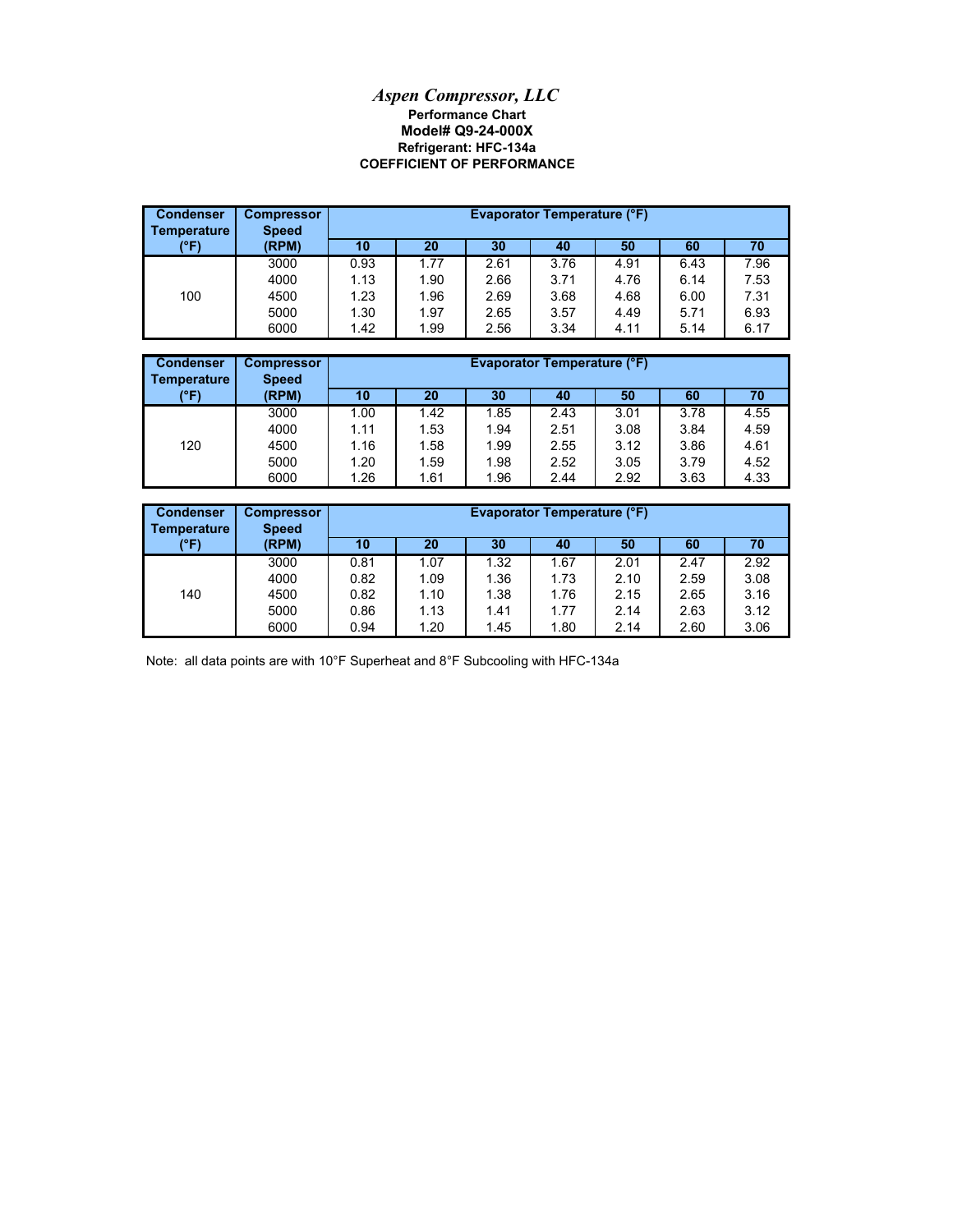## *Aspen Compressor, LLC* **Performance Chart Model# Q9-24-000X CAPACITY (WATTS) Refrigerant: HFC-134a**

| <b>Condenser</b><br>  Temperature | <b>Compressor</b><br><b>Speed</b> |     | <b>Evaporator Temperature (°F)</b> |     |     |     |     |     |  |
|-----------------------------------|-----------------------------------|-----|------------------------------------|-----|-----|-----|-----|-----|--|
| (°F)                              | (RPM)                             | 10  | 20                                 | 30  | 40  | 50  | 60  | 70  |  |
|                                   | 3000                              | 72  | 114                                | 156 | 213 | 270 | 346 | 422 |  |
|                                   | 4000                              | 101 | 155                                | 209 | 283 | 356 | 454 | 552 |  |
| 100                               | 4500                              | 115 | 175                                | 235 | 317 | 400 | 508 | 617 |  |
|                                   | 5000                              | 129 | 194                                | 260 | 349 | 439 | 558 | 677 |  |
|                                   | 6000                              | 156 | 232                                | 309 | 414 | 518 | 657 | 796 |  |

| <b>Condenser</b><br>Temperature | <b>Compressor</b><br><b>Speed</b> | <b>Evaporator Temperature (°F)</b> |     |     |     |     |     |     |  |
|---------------------------------|-----------------------------------|------------------------------------|-----|-----|-----|-----|-----|-----|--|
| (°F)                            | (RPM)                             | 10                                 | 20  | 30  | 40  | 50  | 60  | 70  |  |
|                                 | 3000                              | 69                                 | 104 | 140 | 188 | 237 | 301 | 366 |  |
|                                 | 4000                              | 98                                 | 145 | 191 | 255 | 318 | 402 | 486 |  |
| 120                             | 4500                              | 113                                | 165 | 217 | 288 | 358 | 452 | 546 |  |
|                                 | 5000                              | 126                                | 181 | 237 | 312 | 388 | 491 | 594 |  |
|                                 | 6000                              | 152                                | 215 | 277 | 362 | 448 | 568 | 688 |  |

| <b>Condenser</b><br>Temperature | <b>Compressor</b><br><b>Speed</b> | <b>Evaporator Temperature (°F)</b> |     |     |     |     |     |     |  |
|---------------------------------|-----------------------------------|------------------------------------|-----|-----|-----|-----|-----|-----|--|
| (°F)                            | (RPM)                             | 10                                 | 20  | 30  | 40  | 50  | 60  | 70  |  |
|                                 | 3000                              | 58                                 | 90  | 122 | 166 | 209 | 267 | 324 |  |
|                                 | 4000                              | 78                                 | 120 | 162 | 220 | 278 | 355 | 431 |  |
| 140                             | 4500                              | 87                                 | 135 | 182 | 247 | 312 | 399 | 485 |  |
|                                 | 5000                              | 102                                | 153 | 204 | 273 | 343 | 435 | 527 |  |
|                                 | 6000                              | 131                                | 188 | 246 | 325 | 404 | 508 | 612 |  |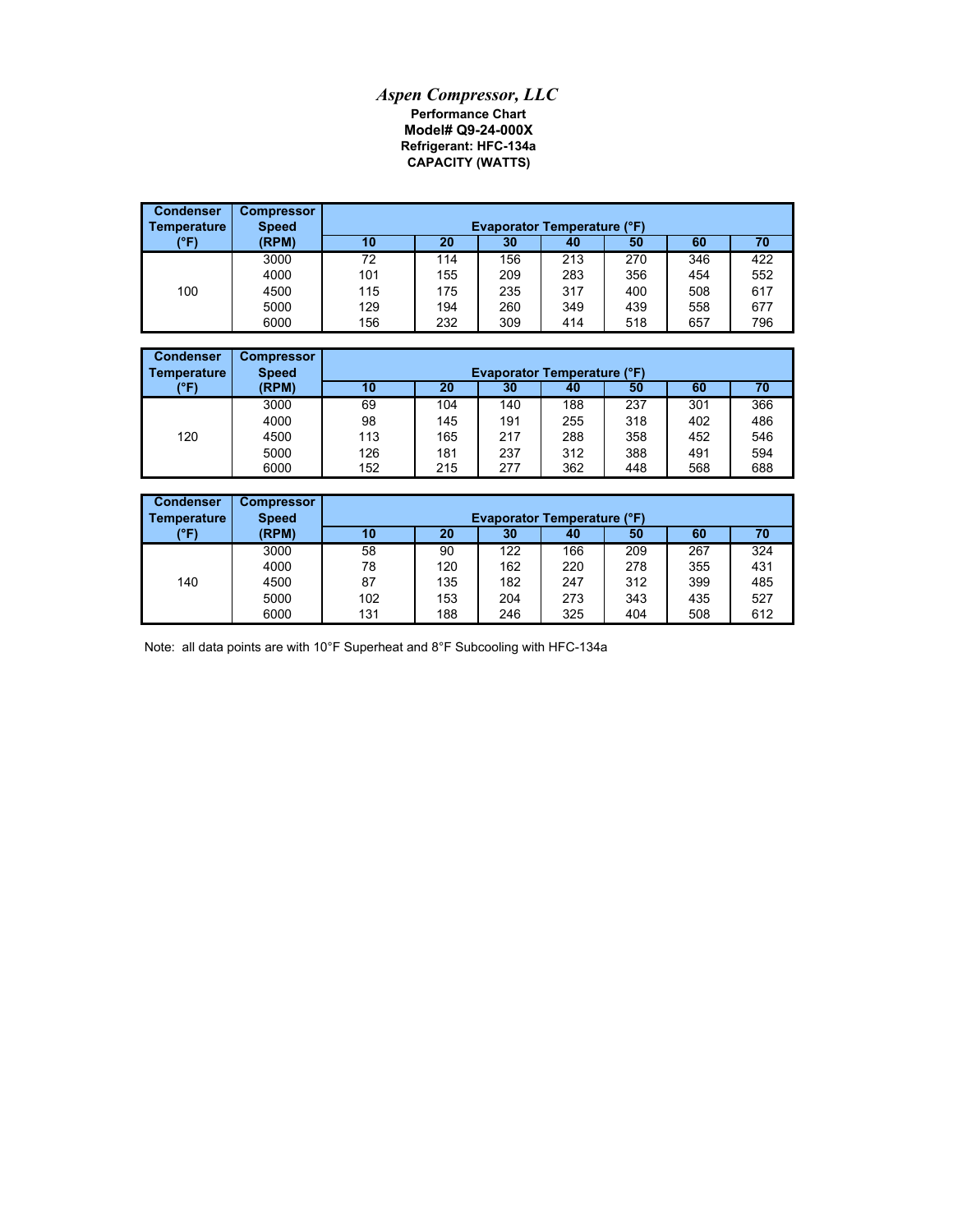## *Aspen Compressor, LLC* **Performance Chart Model# Q9-24-000X Refrigerant: HFC-134a CAPACITY (BTU/hr)**

| <b>Condenser</b><br>  Temperature | <b>Compressor</b><br><b>Speed</b> | <b>Evaporator Temperature (°F)</b> |     |      |      |      |      |      |
|-----------------------------------|-----------------------------------|------------------------------------|-----|------|------|------|------|------|
| (°F)                              | (RPM)                             | 10                                 | 20  | 30   | 40   | 50   | 60   | 70   |
|                                   | 3000                              | 245                                | 388 | 531  | 727  | 922  | 1181 | 1440 |
|                                   | 4000                              | 343                                | 528 | 713  | 965  | 1217 | 1551 | 1885 |
| 100                               | 4500                              | 393                                | 598 | 803  | 1084 | 1364 | 1736 | 2108 |
|                                   | 5000                              | 439                                | 663 | 887  | 1194 | 1500 | 1905 | 2311 |
|                                   | 6000                              | 532                                | 794 | 1056 | 1413 | 1770 | 2244 | 2717 |

| <b>Condenser</b><br><b>Temperature</b> | <b>Compressor</b><br><b>Speed</b> | <b>Evaporator Temperature (°F)</b> |     |     |      |      |      |      |  |
|----------------------------------------|-----------------------------------|------------------------------------|-----|-----|------|------|------|------|--|
| (°F)                                   | (RPM)                             | 10                                 | 20  | 30  | 40   | 50   | 60   | 70   |  |
|                                        | 3000                              | 235                                | 356 | 477 | 643  | 809  | 1029 | 1249 |  |
|                                        | 4000                              | 335                                | 494 | 653 | 869  | 1086 | 1373 | 1660 |  |
| 120                                    | 4500                              | 386                                | 563 | 740 | 982  | 1224 | 1545 | 1866 |  |
|                                        | 5000                              | 430                                | 619 | 809 | 1067 | 1326 | 1677 | 2028 |  |
|                                        | 6000                              | 520                                | 733 | 946 | 1237 | 1528 | 1940 | 2351 |  |

| <b>Condenser</b><br>Temperature | <b>Compressor</b><br><b>Speed</b> | <b>Evaporator Temperature (°F)</b> |     |     |      |      |      |      |  |
|---------------------------------|-----------------------------------|------------------------------------|-----|-----|------|------|------|------|--|
| (°F)                            | (RPM)                             | 10                                 | 20  | 30  | 40   | 50   | 60   | 70   |  |
|                                 | 3000                              | 200                                | 308 | 417 | 565  | 714  | 911  | 1107 |  |
|                                 | 4000                              | 265                                | 410 | 554 | 752  | 949  | 1211 | 1473 |  |
| 140                             | 4500                              | 298                                | 461 | 623 | 845  | 1067 | 1361 | 1655 |  |
|                                 | 5000                              | 348                                | 522 | 696 | 933  | 1171 | 1486 | 1801 |  |
|                                 | 6000                              | 446                                | 643 | 840 | 1109 | 1378 | 1735 | 2091 |  |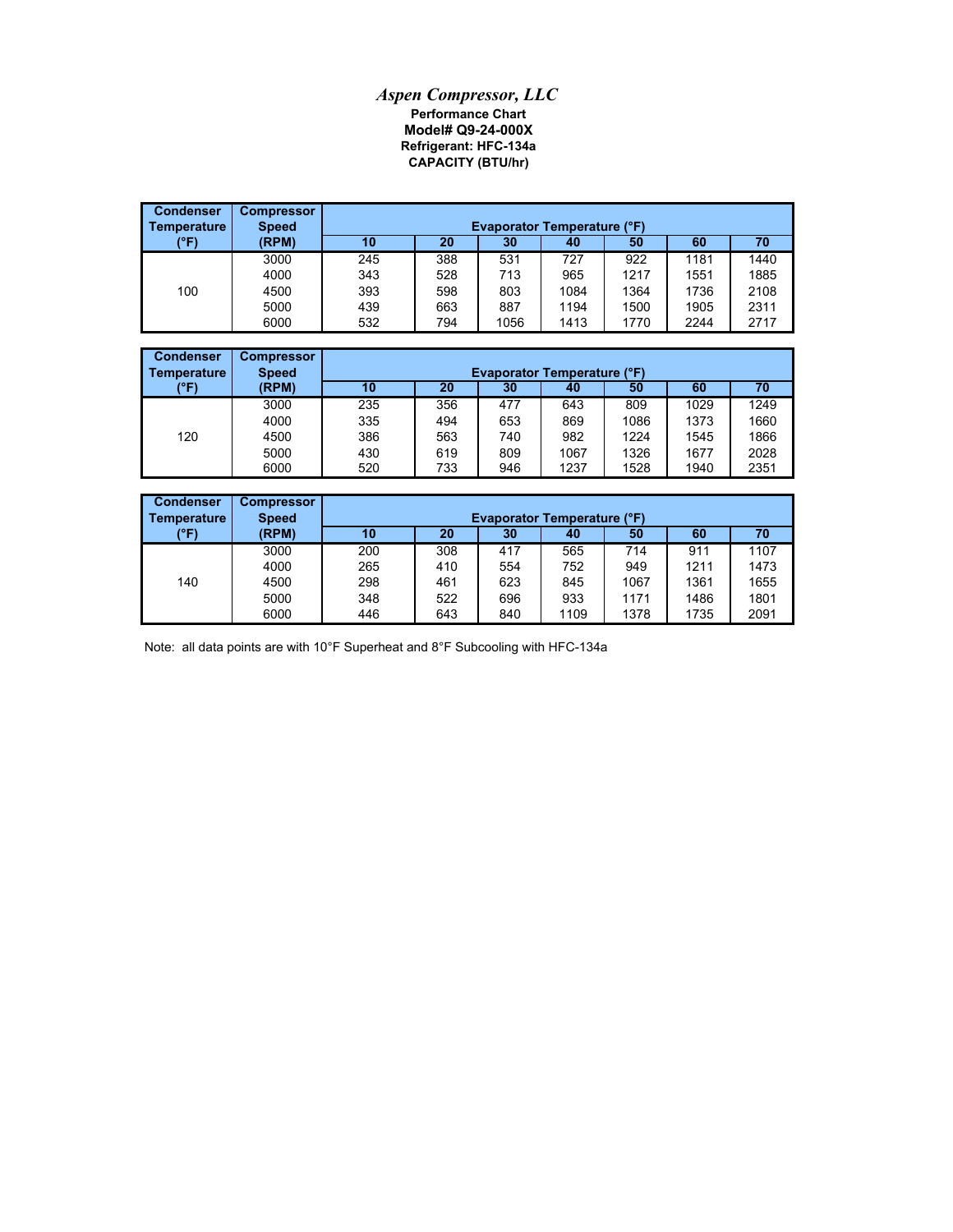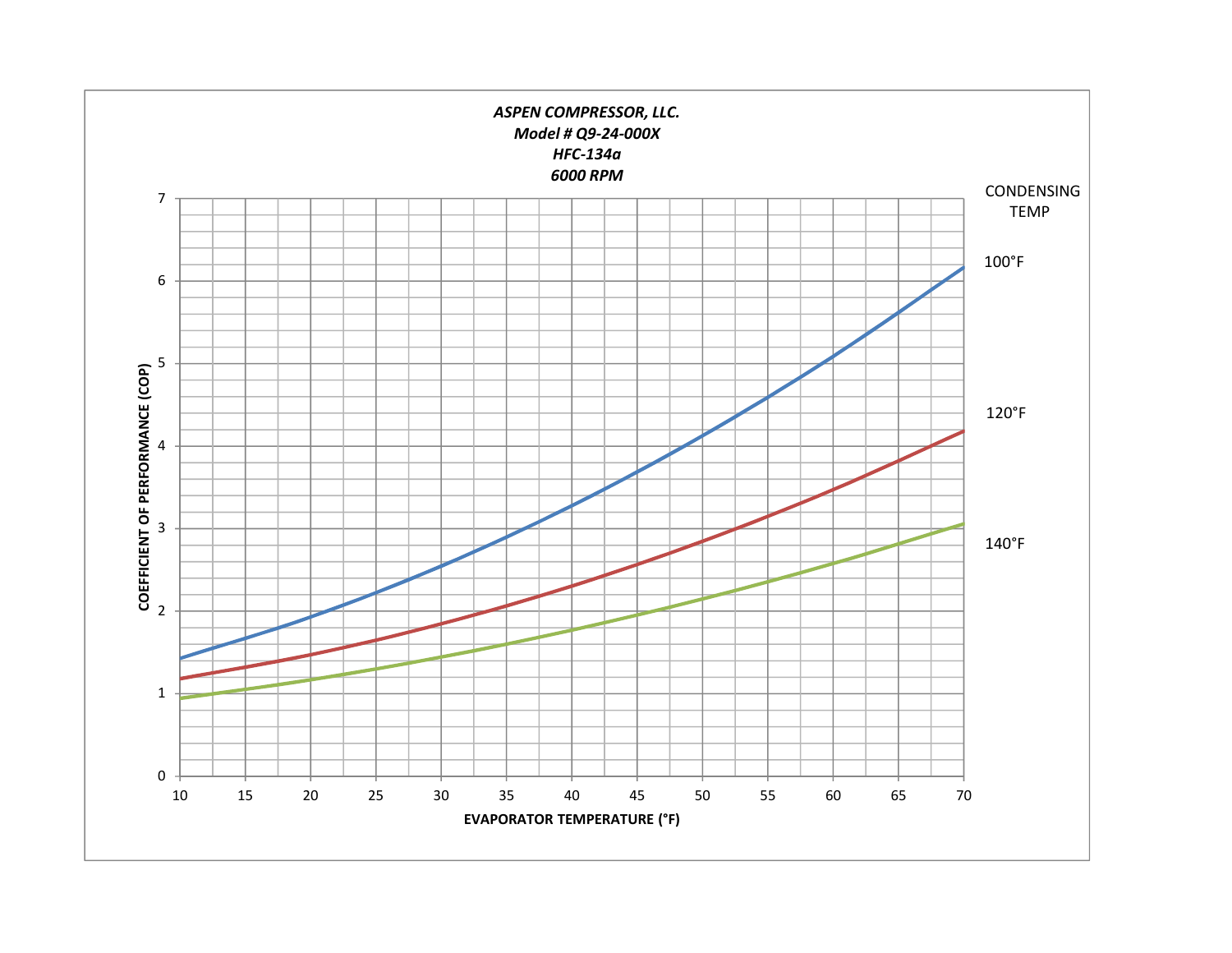